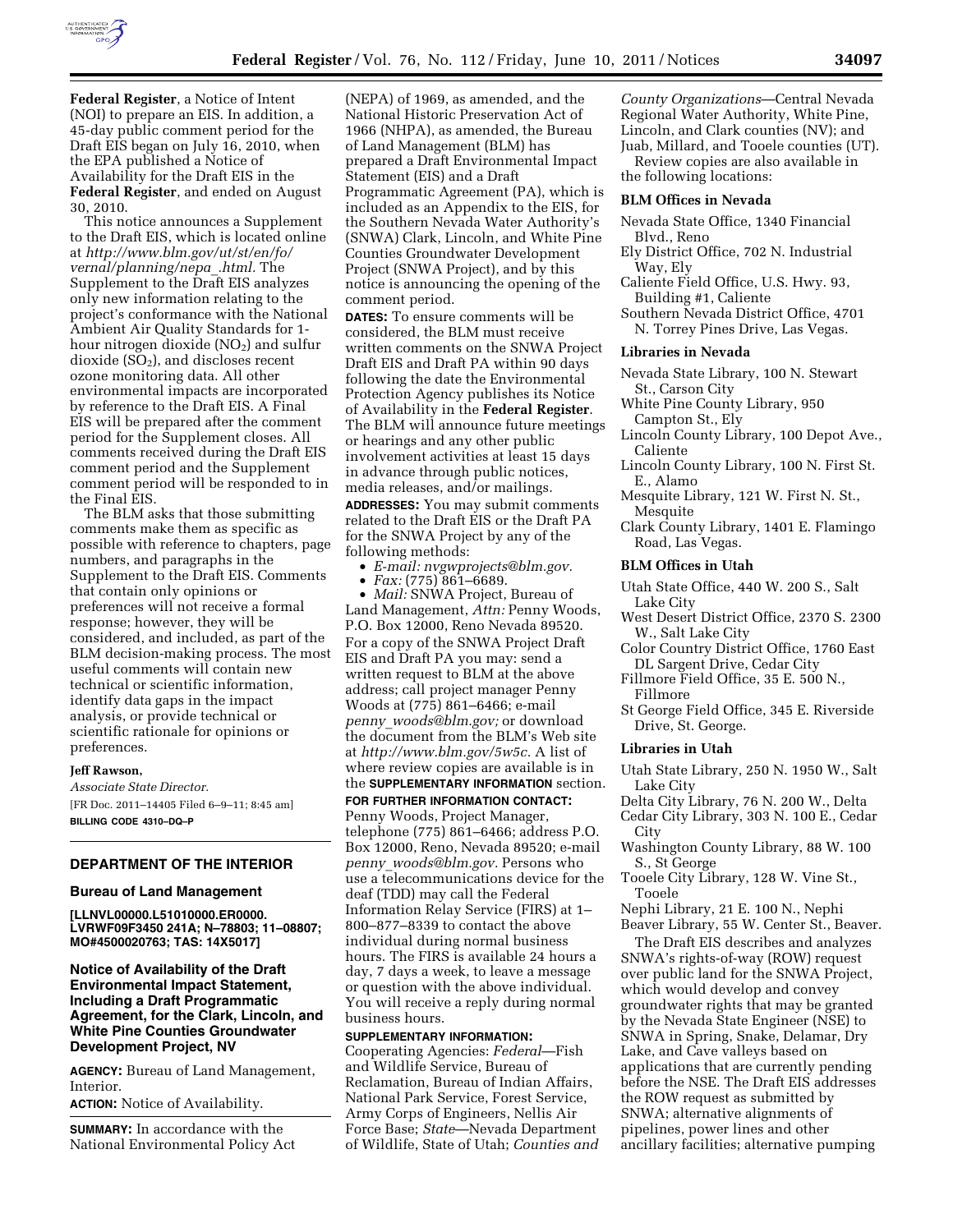locations/scenarios; and a no action alternative.

A programmatic agreement is a program alternative allowed under the regulations of the Advisory Council on Historic Preservation (ACHP) for complying with the historic properties review process required of every Federal undertaking pursuant to section 106 of NHPA and its implementing regulations (36 CFR 800.14). When executed by the BLM, the Nevada State Historic Preservation Officer (SHPO), the U.S. Army Corps of Engineers, ACHP, and SNWA, the terms of the executed PA will set forth the conditions for satisfying the SNWA Project's obligations under section 106 of the NHPA.

Under the proposed action, SNWA could be granted a ROW that would permit the development and operation of a system of regional water facilities that could be used to convey up to 217,655 acre-feet-per-year (afy) of groundwater rights, including 184,655 afy of SNWA groundwater rights (if permitted by the NSE) with the remaining capacity reserved for future use by Lincoln County. The exact amount of groundwater available to the proposed project is dependent upon the future action by the NSE. The EIS and ROW application do not authorize or address permitting of water rights. The NSE is solely responsible for those issues.

The proposed ROW project would include approximately 306 miles of a buried water pipeline between 16 and 84 inches in diameter; approximately 323 miles of 230 kilovolt (kV), 69 kV and 25 kV overhead power lines; 2 primary electrical substations, 5 secondary substations, 3 pressurereducing facilities; 5 pumping stations; 6 regulating tanks; a 40-million-gallonper-day buried storage reservoir; a 165 million-gallon-per-day water treatment facility; and associated access roads.

This is the initial EIS in a tiered NEPA evaluation process. As described in Council on Environmental Quality Regulations, a tiered NEPA process can be used for Proposed Actions such as the SNWA Project when specific locations have not been defined for all phases. Under NEPA, tiering involves a two-fold approach wherein general analyses are first covered in a broad EIS and more detailed issues are tiered (referenced) to that broader EIS. Once the broader EIS is completed, subsequent narrower statements or environmental assessments incorporate the general discussions from the broader EIS by reference, allowing the subsequent document to concentrate on the issues specific to the project or

project phase. The NEPA regulations encourage Federal agencies to tier environmental documents for multistage projects to eliminate repetitive discussions of the same issues and to focus on the issues that are ready for decision at each level of environmental review.

This EIS is broad in scope and evaluates the potential environmental effects of granting SNWA's proposed ROW, including: (1) Pumping up to 184,655 afy of SNWA groundwater rights (if permitted by the NSE); and (2) Construction of the SNWA Project's proposed main pipeline, power facilities, and water storage and treatment facilities which are part of the current ROW request. These mainline facilities are not all of the facilities ultimately required for construction and operation of the SNWA Project, if fully developed. Full development of the SNWA Project would likely require between 108 and 131 groundwater production wells, 100–250 miles of collector pipeline and overhead power lines, and 2 additional pumping stations and electrical substations. The specific locations of these additional facilities are dependent upon future rulings of the NSE (whether and where the SNWA's groundwater right applications are granted), exploratory drilling (which would determine where SNWA can best access its groundwater rights), and agency agreements (SNWA may agree to change the location, timing, and quantity of pumping to minimize or mitigate effects to sensitive resources). When SNWA later applies for sitespecific ROWs for these additional groundwater production wells and associated facilities, then additional NEPA compliance, tiered to this EIS, would consider the site-specific effects of future facility construction and operation. The sources of water for the reserved Lincoln County capacity have not been determined at this time, and would be subject to additional NEPA compliance, tiered to this EIS, before it could be conveyed and delivered by the SNWA Project.

A permanent ROW of up to 100 feet in width and temporary construction ROWs of an additional 100 feet would be required for the main and lateral pipelines. In areas of level terrain and stable soil conditions, the amount of disturbance of the temporary ROWs may be reduced, however, any potential reductions would not be known until after detailed alignment surveys and project design have been completed.

The permanent ROW needed for power line combinations containing 230 kV and/or 69 kV conductors would be 100 feet in width. This width is required

for safety considerations to allow for displacement of the conductors. Only a portion of the permanent ROWs would be disturbed for installation of power poles and access roads where needed. The permanent ROWs for the power lines carrying only 25 kV are 50 feet in width. Temporary ROWs for the power lines are not required because the permanent ROWs are sufficient for construction needs.

In connection with the development of the Draft PA, the BLM identified 15 federally recognized Indian tribes with a traditional or historic connection to the areas potentially impacted by the proposed project. The BLM has initiated government-to-government consultation and invited those 15 tribes to sign the PA as concurring parties. The BLM has also granted consulting party status to certain interested organizations, groups, and agencies that have requested such status for the Section 106 process.

The Draft PA describes the roles and responsibilities of the signatories, the procedures and standards for determining the areas of potential effects from the project for direct, visual, indirect and cumulative effects. This document also describes the roles of Indian tribes and consulting parties in the Section 106 consultation process, and describes the procedures that will be used to encourage participation and take into account the comments of the public. The Draft PA also describes procedures for identifying historic properties that may be affected by the project, determine the eligibility of such properties for the National Register of Historic Places, assessing effects from the project to qualified historic properties, and seeking ways to avoid, minimize, mitigate or otherwise resolve any identified adverse effects to such properties. The Draft PA provides procedures for dealing with unanticipated discoveries of cultural resources, monitoring certain segments of construction by qualified archaeologists and Indian tribal monitors, resolving disputes among the signatories and concurring parties, and otherwise comply with Section 106 obligation.

The BLM notified the public of nine scoping meetings that were held in various communities in Clark, Lincoln, and White Pine counties (Nevada) and Tooele and Juab counties (Utah) between April 26 and May 11, 2005. The public was offered the opportunity to provide oral and written comments at the scoping meetings. A total of 648 individuals attended the scoping meetings, of which 210 individuals provided oral comments. During this first scoping period a total of 954